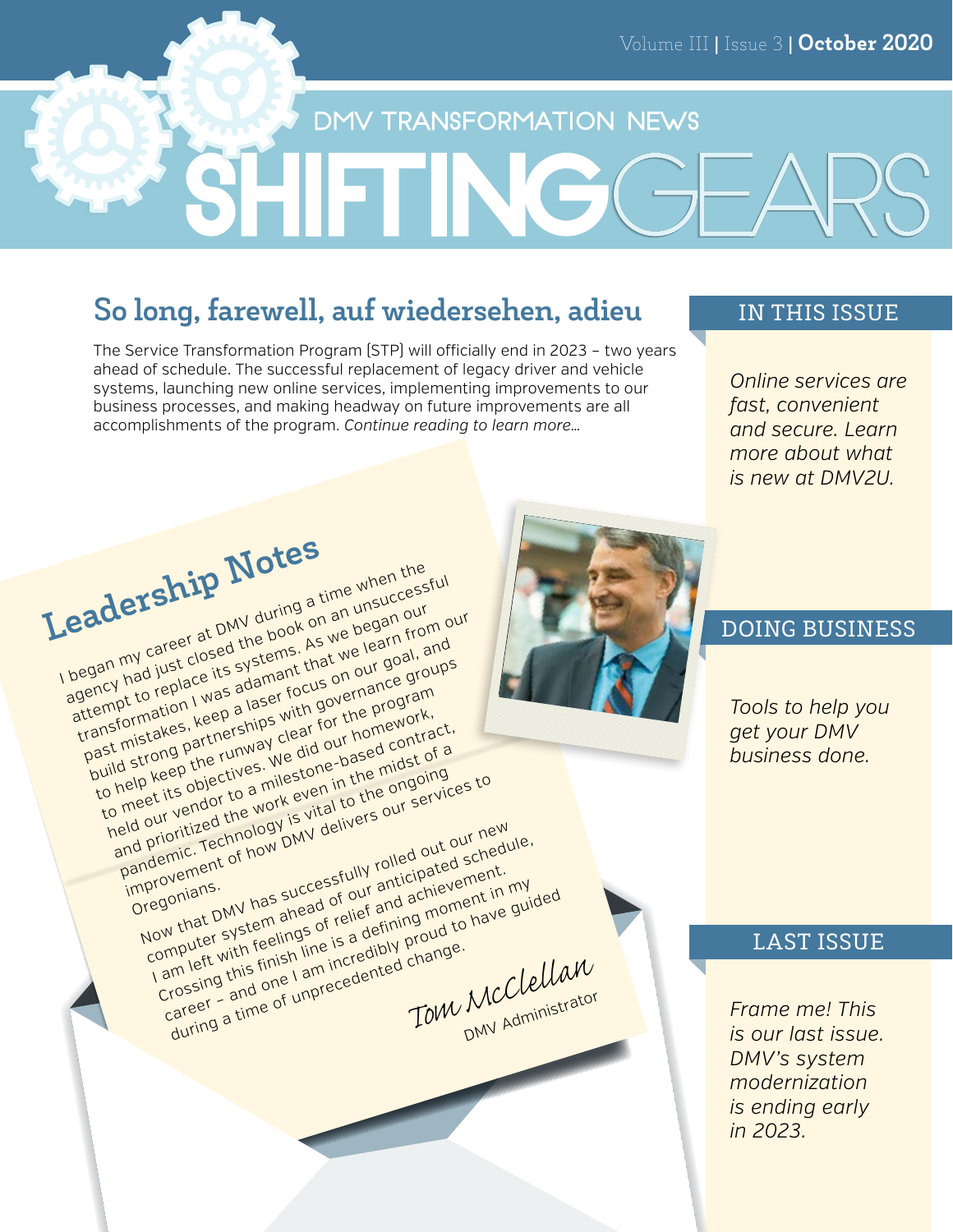### *(So long, farewell...: continued)*

Although initially slated as a 10-year program to transform the way we do business, DMV has achieved many objectives identified in our charter and will be ending the program in June 2023, two years ahead of schedule. As part of its dedication to ongoing continuous improvement, DMV is using the remaining funds to begin new work like installing self-service kiosks across the state.

When STP began in 2015, DMV offered three online services. During the course of the program, DMV has expanded our online service offerings to 22 different services available on DMV2U. We aren't stopping there! Our teams continue to review public feedback and evaluate Oregon laws and rules to identify services we can offer online in the future.

Aside from these nuts-and-bolts benefits, DMV staff are now leading transformation from every chair at DMV. Staff are able to take the skills, processes and expertise gained through STP and apply them moving forward as DMV continues to refine the customer experience. DMV staff learned new skills and received training in new approaches to project management and change management. These valuable skills will not be lost as employees take the experience gained working on the program back to their home units to improve how we tackle other parts of our business.

STP is proud to be a program in the unique position to end early because of the success of our team's work. In any industry, but especially the public sector, it is an accomplishment to end a program of this magnitude ahead of schedule and on budget.

## *30* **3 8 22** at Driver Rollout In the future! at Vehicle Rollout Pre-STP

# **Service available online since rollout**



## **Tools to help you conduct business by mail**

Currently, DMV field offices are limited in accepting vehicle title applications in person. However, we have **[instruction sheets online](https://www.oregon.gov/odot/DMV/pages/vehicle/titlereg.aspx)** to walk you through the process of completing your transaction by mail. We've heard from customers that they are not sure what fees they need to pay based on factors like their specific vehicle mpg (miles per gallon) rating or the county they live in. To help you calculate fees and streamline the mail-in process, DMV has created an online Fee Calculator to help you submit the correct payment for passenger vehicles. Sending in all the necessary paperwork and the correct payment allows DMV to process your application faster. You can find the online Fee Calculator at **[DMV2U.](http://DMV2U.oregon.gov) [oregon.gov](http://DMV2U.oregon.gov)**.

Some title transactions require a VIN inspection, and some DMV field offices are conducting VIN inspections with a drive-up visit – no appointment needed. Just check the DMV field office page to see if your local office is offering drive-up inspections and check the days and hours it is available. If you prefer to make an appointment, you can use our online tool to schedule an appointment at a date/time that works best for you.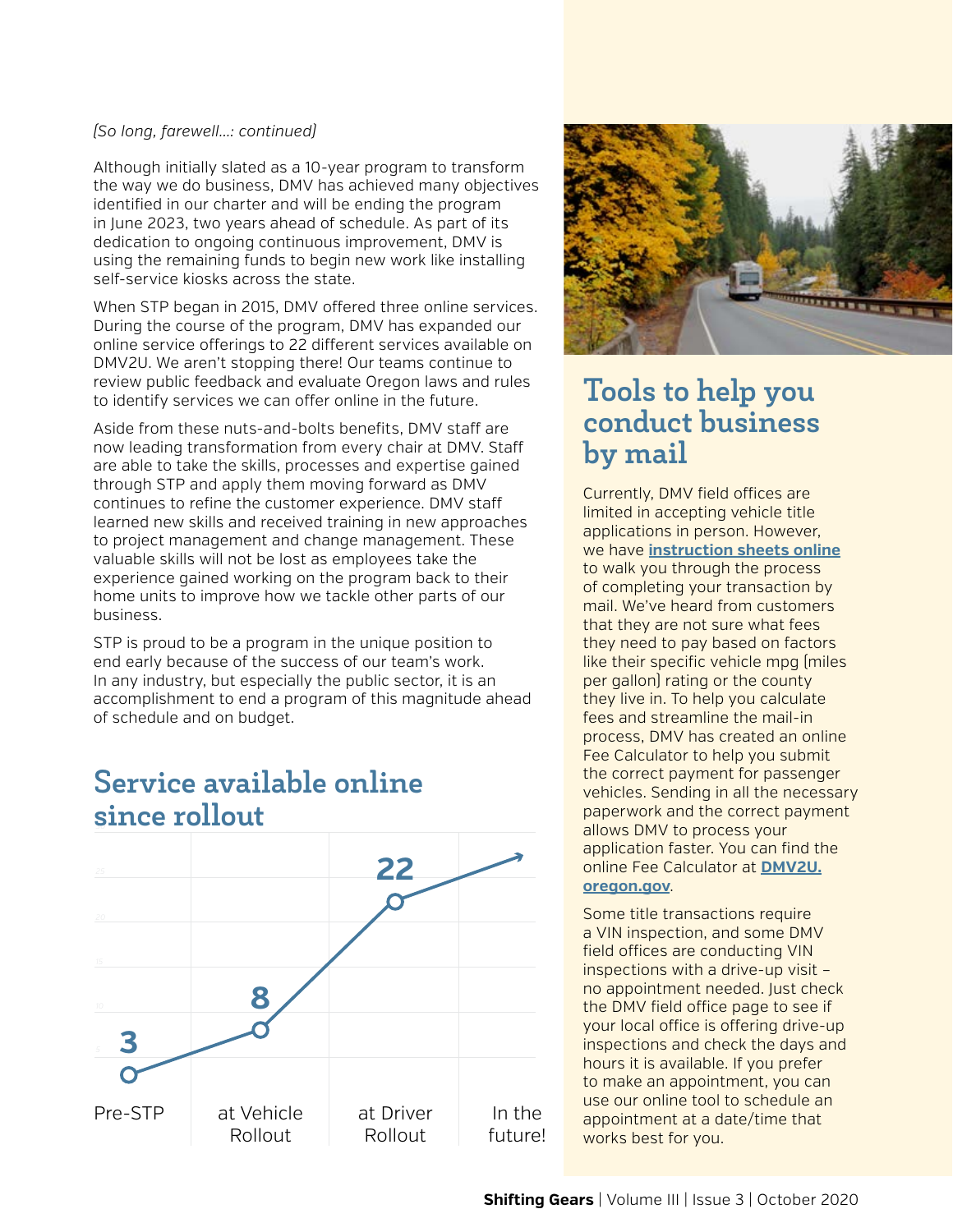# **A new way to visit DMV**

Now that DMV is open by appointment, you will need to plan ahead. Here are some tips on how you can make sure you are prepared:

**Don't wait.** Appointments are booking up fast! If you know that you need to renew your license or ID card in the next three months, make an appointment for the next available date/time at your preferred office. The moratorium on expired licenses ends December 31, 2020. If no appointments are available, check back regularly to see if more appointment dates/times have been added.

**Be flexible.** Appointments at offices in metropolitan areas are filling up quickly. Consider traveling a short distance to a more rural office if you need to get in faster than what is available at your regular office.

**Go online.** Some services, like replacing your license with its current expiration date, can be done online. You don't need to make an appointment and wait to go into the office. The online replacement will use the photo and address you have on file at DMV, so make sure you update your address information online before you order a replacement.

**Be Real ID ready.** If you already have a form of ID that you can use to travel under the Federal Real ID Act, like a passport, plan to use that instead of getting a Real ID card from the DMV. You are required to go into a DMV office to have a Real ID issued to you, so avoid an extra trip if you can. For those that have to renew their license and will be making a trip to DMV anyway, consider if you want a Real ID before your appointment and make sure you have all the necessary documents. You can learn more at **[Oregon.gov/RealID](http://Oregon.gov/RealID)**.



# **Take a look at these new online services**

**Schedule an appointment.** Now you can use our online scheduler to make an appointment. Go online to see when the next appointment is available and sign up for a time that fits your schedule. Currently, not all services are available by appointment, so check our DMV COVID-19 information page for what you can do at our field offices and what needs to be done online or by mail.

**Replace your lost driver license or ID card.** It can be stressful to lose your license or ID card. You can order a replacement card online and print a receipt to show a new one is on the way without needing to step foot in an office. Before you replace your card, make sure you have the correct mailing address on file by signing into your DMV profile and submitting an address change, if needed, before ordering your replacement. We'll mail your new license to you in about a week. Did you know that if your lost card is within a year of expiration, you can actually renew your license and not lose any time. However, you will need to schedule an appointment so we can update your photo and review your proof of identity documents.

**Begin a driver license, learner permit or identification card application.** Start your driver license, learner permit or ID card application online to save time in the office. Bring your proof of identity to any DMV office appointment within 90 days to complete the process.

Pay a reinstatement fee. Not all reinstatements require an in-person visit. Now, if your final step is paying the reinstatement fee, you can do that using our easy and secure online service to restore your driving privileges and get back on the road.

**Submit a medical examination certificate.** For commercial drivers, you need to submit a medical examination certificate when the previous one expires. Keep on truckin' and use your tablet, smart phone or computer to submit your "MEC" from wherever you are.

These are just a few of the online services available to you. To see everything you can do, go to **[DMV2U.oregon.gov](http://DMV2U.oregon.gov)**.